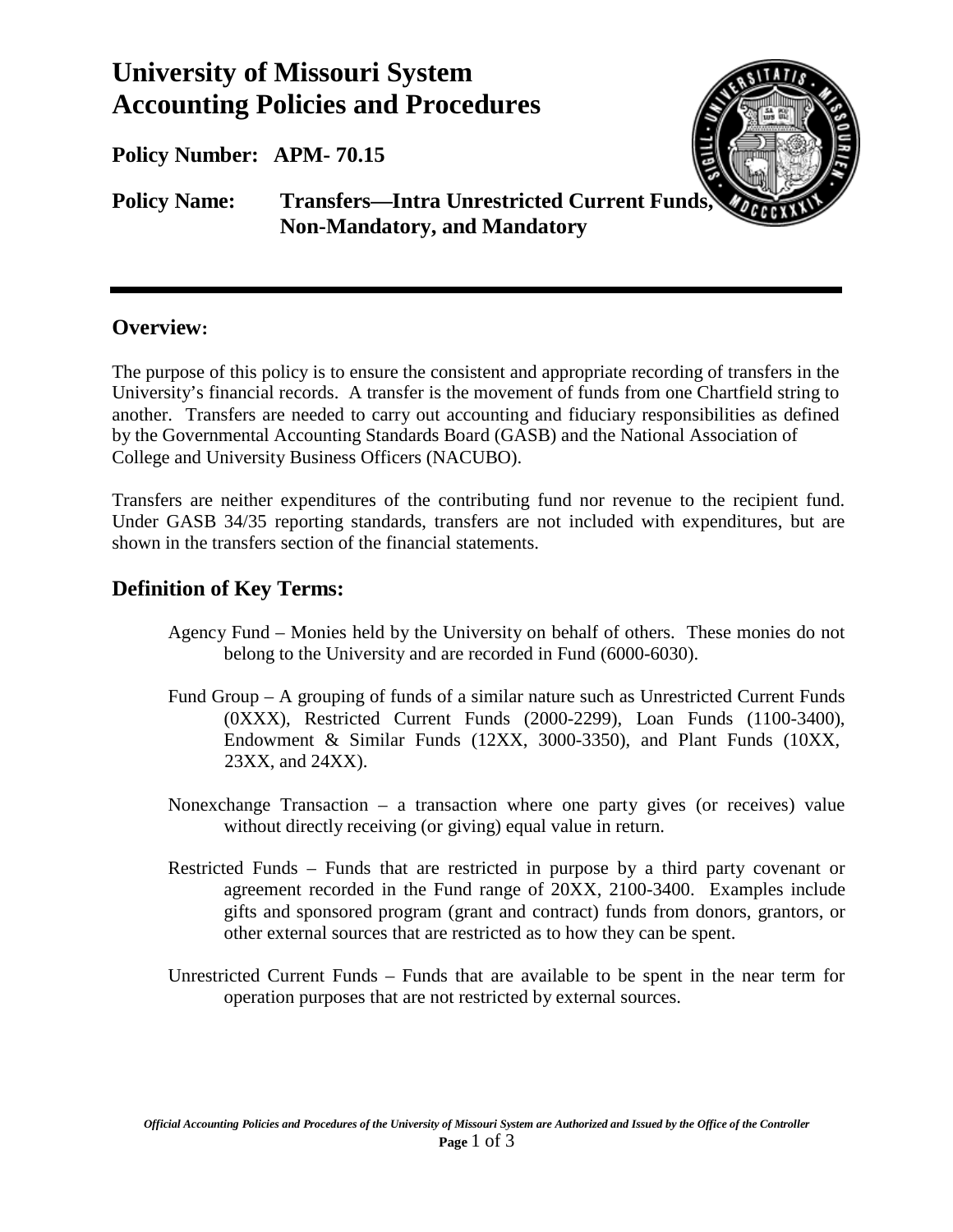### **Types of Transfers:**

**Intra Unrestricted Current Fund** transfers are movements of monies between chartfield strings within unrestricted current funds, whether within or between Business Units.

**Non-mandatory** transfers are used to move unrestricted funds from one fund to another at the discretion of administrative management (excludes transfers within unrestricted current funds). Non-mandatory transfers can serve various purposes, such as, funding the renovation or construction of fixed assets or increasing the amount of financial aid available to students through voluntary additions to the loan fund, or transferring funds to or from a Quasi-Endowment fund. Transfers within a fund group other than unrestricted current funds should be done as Non-mandatory transfers.

**Mandatory** transfers are used to move funds as required by a third party (external to the University). Examples of mandatory transfers include debt service payments, required institutional matching on financial aid and/or student loan programs and the transfer of funds to or from an endowment as required by the endowment agreement.

#### **Principles:**

The following guidelines apply for both budget and actual transactions.

- Responsible parties of transfer transactions must coordinate budget requests for transfers to ensure both sides of the transfer are budgeted.
- Transfers in total should net to zero on the consolidated financial statements. Both sides of a transfer journal entry must use a transfer account.
- Transfers between unrestricted and restricted funds are not allowed except when the restricted funds require a match or the transfer is expressly required or allowed in the restrictive covenant/agreement. Campus Accounting Offices must approve these transfers and the required supporting documentation.
- A transfer journal entry should only be made to move funds between chartfields to record "non-exchange" transactions. Common transactions confused with transfers include:
	- o *Correcting Entries* should be used to correct errors in previously recorded transactions where original transactions occurred in the current fiscal year, with the exception of grants and contracts.
	- o *Internal Sales and Services Accounts* should be used to account for the exchange of goods and services between departments.
	- o *Full Costing Accounts* should be used to allocate the cost of a department that is shared among other departments or to allocate institutional costs. include service centers spreading costs back to departments or the charge to auxiliaries for institutional support.
- Transfers are NEVER allowed between any University fund and an Agency fund. However, transfers are allowed within Agency funds.